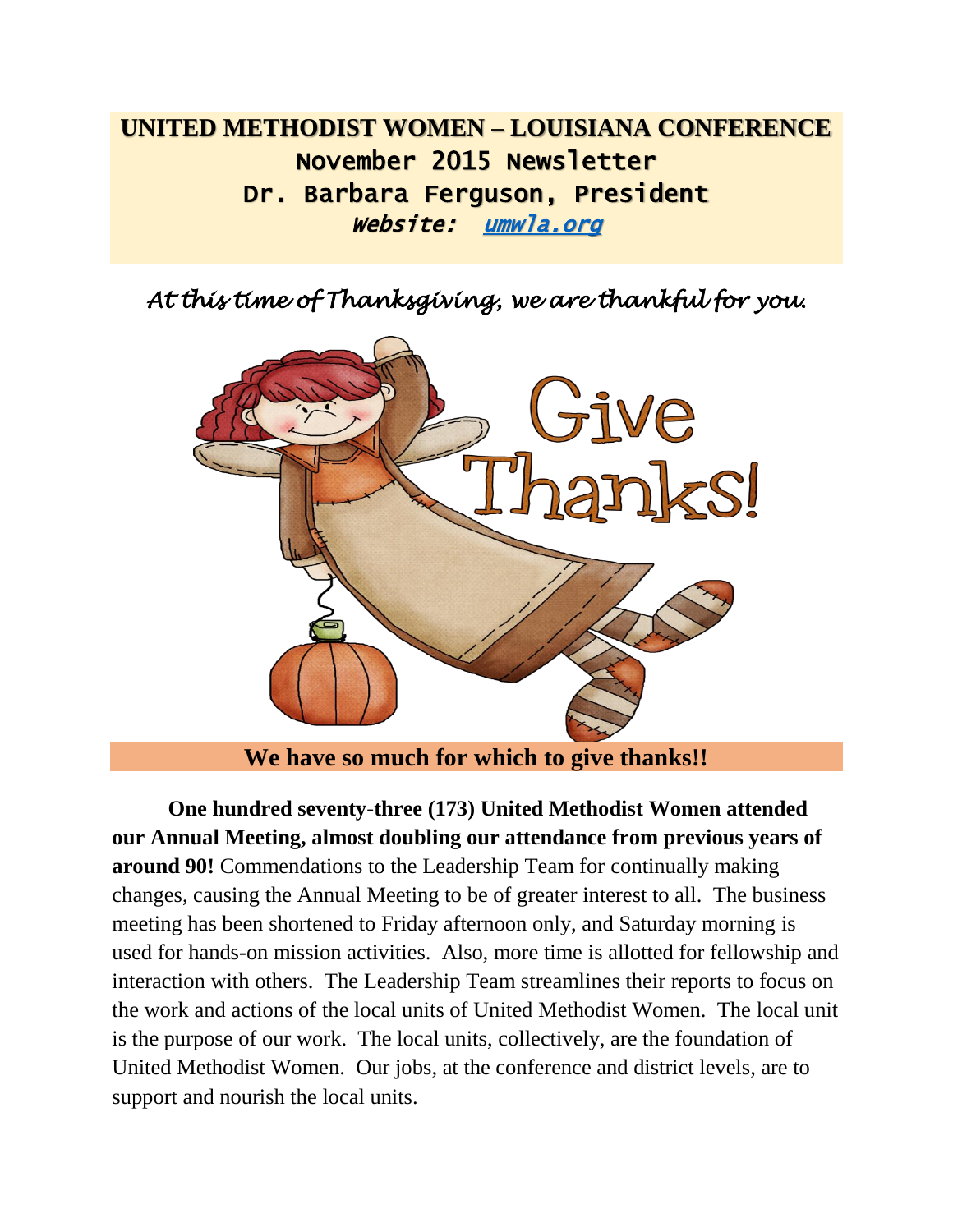## **Conference Leadership Team: Officers whose terms end in 2015**

Three officers conclude their terms in 2015. My term as President will end, and Marjorie Franklin, who was the Spiritual Growth Coordinator will begin to serve as President in 2016. Replacing Marjorie in her position will be Vickie Bollinger. Anita Hansberry's term ends and replacing her will be Erica Washington. We give thanks for the above women, and for all who have answered the call to serve as an officer at the conference level.

#### **Next Conference Event:**

The next UMW conference event is the Social Action Retreat, which will be held in Pineville, LA on March 5, 2016. For more information, you can visit our website or contact Melinda Graham at [mlagraham2617@yahoo.com.](mailto:mlagraham2617@yahoo.com)

### **UMW Conference Budget and Budget Concerns**

The 2016 Conference Budget, which was adopted at the Annual Meeting, is located on page 6 of the program book. If you were not at the meeting, you can find the program book on our website.

The Pledge amount from the local units for 2016 is **\$144,500**. That is outstanding considering that only one-third of United Methodist churches in Louisiana have organized units of United Methodist Women!

The \$144,500 in Pledges from the local units will be used as follows:

- \$62,741 will remain at the District, Conference and Jurisdiction levels for operating expenses.
- \$81,759 will be sent to National UMW for mission.

When local units pledge their money, they often think that their entire pledge goes to National UMW to support mission work. This has never been so as a portion of it is always used for operating expenses. The less used for operating expenses, the more that will go to National for mission. Thus, our goal is to always look at the operating amount and try to keep it as low as possible.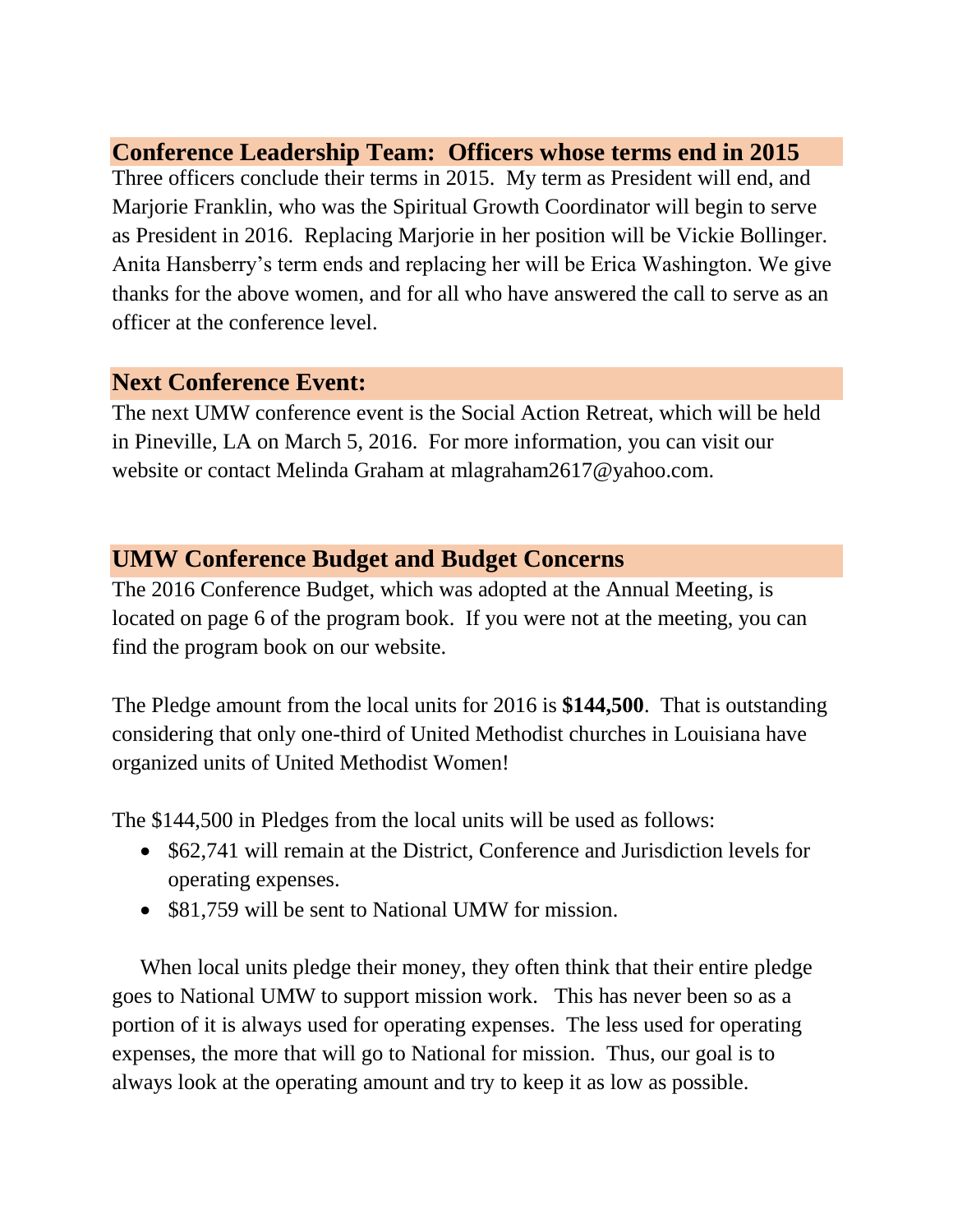Another reason for always trying to cut operating expenses is that such expenses are a reason many churches do not have organized units of United Methodist Women. In our survey to non-UMW churches in 2012, a majority of the non-UMW churches stated that they have women's groups committed to mission, but the groups did not want to belong to the United Methodist Women organization because of the operating expenses that would be subtracted from the money raised or donated to missions.

In addition to the Leadership Team's review of the budget, it is important for the local units to review the budget and contact the Leadership Team members to suggest any changes. During my four years as President, we were able to hold the line on many expenses, especially, the out-of-state travel subsidies that had already been in the budget. Also, we reviewed the costs of the three conference events: Mission u, Spiritual Retreat/Social Action event, and Annual Meeting. Mission u is funded at about \$18,000 while the other two are funded at less than \$1,000 combined. Thus, finding ways to cut costs for Mission u, while still maintaining the same quality program, and re-distributing some funds to the other events has been studied by the Leadership Team.

Another way, the Leadership Team has discussed to cut costs is to decrease the size of the Leadership Team. Currently, we have eleven officers, plus a Mission u dean if that person is not an officer. Since the Leadership Team's travel and expenses are paid in part, cutting the size of the Leadership Team would reduce costs. National UMW requires only four officers: President, Secretary, Treasurer and Nominations Chair. Through attrition and combining positions, we hope to reduce the size of the Leadership Team.

Again, local units, as well as district leadership teams, need to send budget recommendations to the Conference Leadership Team. Just like government spends the tax payers' money, the Leadership Team spends your (pledge) money. Thus, you should give your input on this.